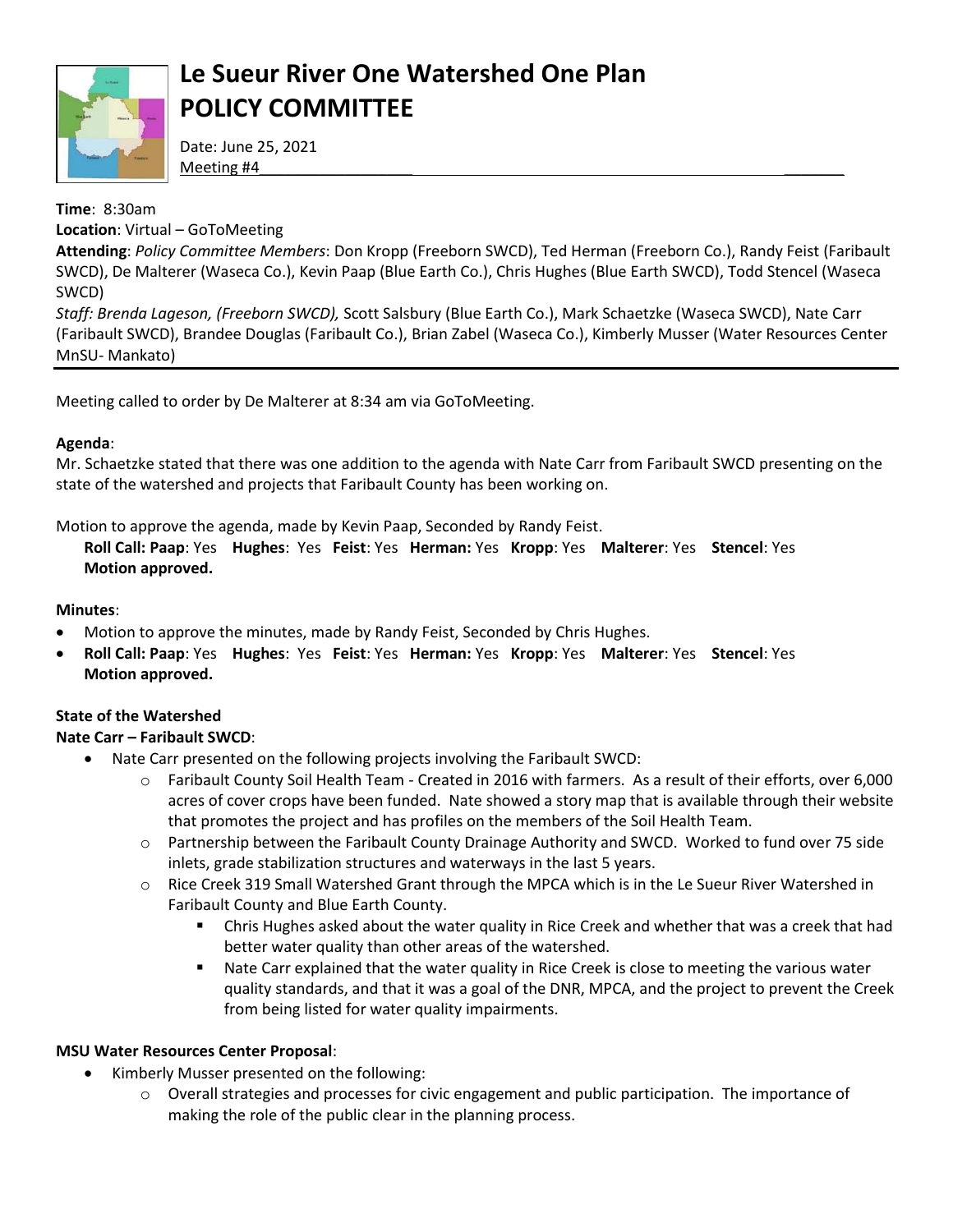

# **Le Sueur River One Watershed One Plan POLICY COMMITTEE**

Date: June 25, 2021 Meeting #4\_\_\_\_\_\_\_\_\_\_\_\_\_\_\_\_\_\_ \_\_\_\_\_\_\_

- $\circ$  Background on past civic engagement in the Le Sueur River Watershed, such as the MPCA Watershed Restoration and Protection Strategy (WRAPS) process and the meetings that have been held throughout the watershed.
- o Background on the Le Sueur River Watershed Network, their seven recommendations for the Le Sueur River Watershed, and their current priorities which are improving communication, soil health, water storage, and sub-watershed collaboration.
- o The potential kickoff meeting for One Watershed One Plan would tentatively be planned for September. The kickoff meeting would be an in-person meeting where the plan and process would be explained. Input on priorities and priority areas would be gathered at the meeting and with an online survey for those who are not able to attend. The desired outcomes would be to:
	- Have the public understand the planning process and timeline.
	- **Summarize the main issues and research in the watershed.**
	- **IDENTIFY CONCOCCLERG** In the watershed and priorities.
	- **IDENTIFY CITED-BASED STATES FOR WATERSHED IMPROVEMENT.**
- $\circ$  The second meeting would be used to gather input and review a draft of the plan and the results of the modelling.

Todd Stencel asked who the target audience for the civic engagement would be. Kimber Musser stated that the target would be any interested citizen who lives in the Le Sueur River Watershed.

The policy committee discussed whether to have the kickoff meeting in-person or virtually. The consensus was to have an in-person meeting, but if possible, to potentially have a hybrid in-person/virtual meeting option to ensure that as many interested people can be involved in the process as possible. The difficulties of having a successful hybrid meeting was also discussed. Having an in-person kickoff meeting on a Wednesday or Thursday evening after Labor Day, and before the harvest season starts was the consensus.

- Motion to have Waseca SWCD begin negotiations with the MSU-Mankato Water Resources Center for the civic engagement process, made by Randy Feist, Seconded by Todd Stencel.
- **Roll Call: Paap**: Yes **Hughes**: Yes **Feist**: Yes **Herman:** Yes **Kropp**: Yes **Malterer**: Yes **Stencel**: Yes **Motion approved.**

#### **ISG Contract Update**:

 Mark Schaetzke provided an update on the contract negotiations with ISG. He stated that the process is going well and that ISG is asking a lot of good questions to ensure that expectations and roles with the various partners and subcontractors, like the Freshwater Society, are clearly identified. Mark also stated that he would be providing an email update to the group listing recent information that he had received from ISG.

#### **Meeting Location/Format/Location:**

- The policy committee discussed having in-person meetings for all upcoming meetings. It was discussed that having them in the public buildings in the member counties and having a hybrid option for those who are unable to attend would be beneficial. It was also discussed that changing the meeting time to 10:00 AM would allow staff and policy members more time to travel to the meetings.
- Motion to have in person Policy Committee Meetings at 10:00 AM on the fourth Friday of each month, with the location rotating throughout the watershed and starting in Waseca County, made by Chris Hughes, Seconded by Randy Feist.